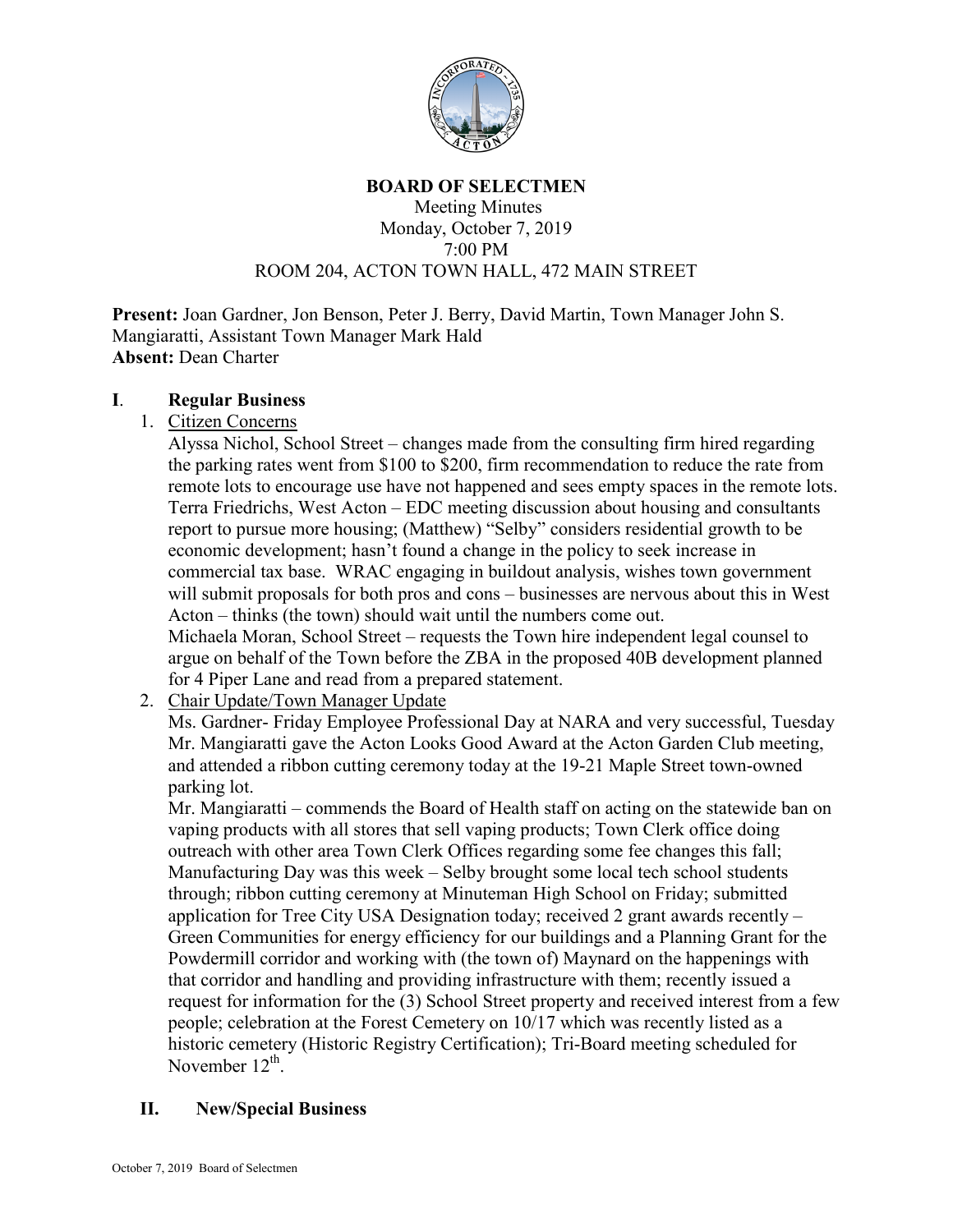

# 3. SPSP #08/30/2019 – 474, 1 Discovery Way

Katie Enright from Howard Stein Hudson presented the SPSP application proposing to expand within an existing structure to the rear of the building. Mr. Benson spoke in favor of granting the Site Plan Special Permit. Mr. Martin asked a few questions regarding total area space and what it will be utilized for. Ms. Enright stated for office space. Mr. Benson moves to approve Site Plan Special Permit #08/30/2019 – 474, Mr. Martin seconds. The Board voted 4-0. The motion carries.

- 4. Discussion on Municipal Leader Carbon Pricing Support Letter (2019-2020) Topic was passed on and will be discussed at the October 21, 2019 meeting.
- 5. Discuss Notification of the Massachusetts State Lottery Commission Regarding KENO License Application for Beijing Tokyo, 103 Nagog Park The Board will take no action.
- 6. Update Regarding Dog Park Committee Recommendations and Discuss Site Visit Mr. Mangiaratti updated the Board on the ADPC's two proposed dog park sites at NARA that were presented to the Board on September  $23<sup>rd</sup>$ . A staff working group was formed and is still working on it. Mr. Benson suggests sending invites to the Land Stewardship Committee and the Miracle Field people to attend to give their input as well. Mr. Martin suggests engaging with the DPW people as well for their input. Mr. Mangiaratti is looking into the financials for the parcels and the cost of tree removal, moving loam, etc. and also looking into the Town Clerk increase in dog licensing fees, maintenance costs as listed in the pro-forma from submitted by the Acton Dog Park Committee, but didn't have everything ready for the meeting tonight, but wanted to update the Board on the progress. Site walk will take place on Thursday, October 17 at 10AM.

 Mr. Berry would like a clearer understanding from the Miracle Field people feel how he children will react to the dog park. Clear picture of revenue taken in and not from a revolving fund.

### **III. Consent Items**

Mr. Martin moves to approve consent items 7-11, Mr. Benson seconds. The Board voted 4-0. The motion carries.

Mr. Martin moves to adjourn, Mr. Berry seconds. The Board voted 4 -0. The motion carries. Meeting adjourned at 8:20PM.

### IV. Executive Session

7:45 PM Ms. Gardner read the motion to enter into executive session to discuss strategy with respect to potential litigation concerning class actions against manufacturers and distributors of opioids, as an open meeting may have a detrimental effect on the litigating position of the public body. Mr. Benson moves, Mr. Martin seconds.